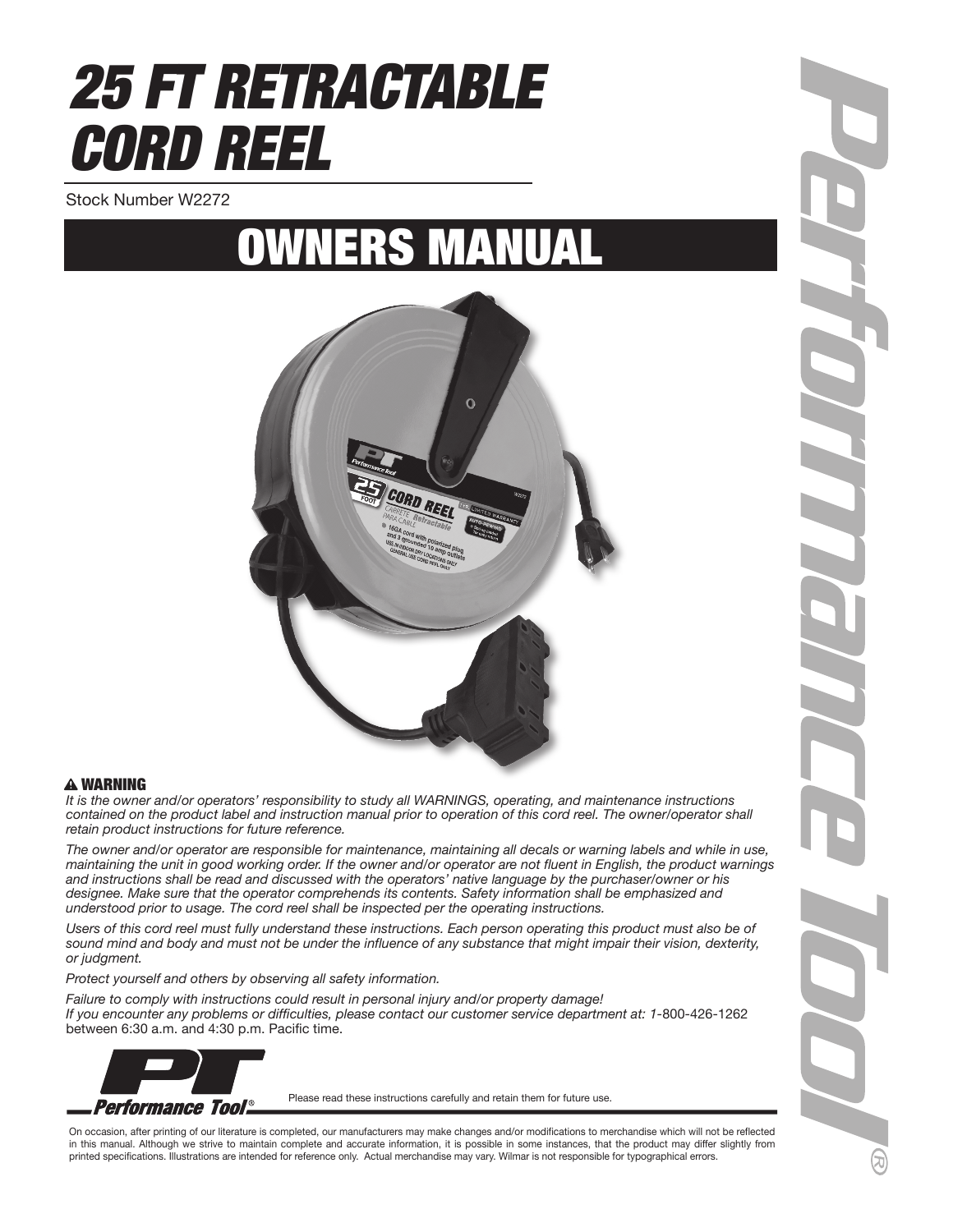#### **SPECIFICATIONS**

Cord Length: ........................... 25 ft. Cord Type/Gauge:.......... 16/3 SJTW Max. outlet rating: ....... 125V, 60Hz 1250 Watts, 9Amps

Specifications are subject fo change without notice

### IMPORTANT SAFETY INFORMATION

Read these safety warnings before operation.

#### WARNING: DO NOT OVERLOAD!

Check the amperages of the tools or appliances to be plugged into the outlets of the extension cord reel. Listed below are the maximum amperage ratings.

#### WARNING! To avoid serious injury of death from electrical shock or fire.

- 1. **DO NOT** handle this cord reel or try to plug it in when your hands are wet or damp or when you are standing on a wet or damp surface or in water.
- 2. Where possible use a Ground Fault Circuit Interrupter (GFCI) protected supply. Use of a GFCI reduces the risk of electric shock.
- 3. Inspect before every use; do not use if parts are loose or damaged or if insulation is worn.
- 4. Wear ANSI-approved safety goggles and heavy-duty work gloves during use.
- 5. This cord reel **MUST ALWAYS BE USED** in accordance with all electrical and safety codes and ordinances, including the most recent National Electric Code (NEC) and with the Occupational Safety and Health Act (OSHA) Volume 1 on General Industry Standards and interpretations.
- 6. ALWAYS make certain that the power source conforms to the requirements on the cord reel.
- 7. ALWAYS disconnect the power before servicing or inspecting the cord reel for any reason.
- 8. This cord reel is only for use on 10-125V and is equipped with an approved 3 conductor cord with a 3-prong, grounded plug. **TO REDUCE THE RISK OF ELECTRICAL SHOCK**, it should only be plugged into a properly grounded 3-prong outlet. Never modify the plug in any way. Do not use any adapter plugs.
- 9. **CORD REEL IS NOT WATERPROOF** and is not intended for use in showers, saunas or in potentially wet locations. ALWAYS keep this cord reel away from sinks, tubs, showers, etc. NEVER attempt to pick up plugged-in power tools or appliance should they fall into standing water. Electrocution could result!
- 10. This cord reel comes equipped with a 3-prong grounded plug. **DO NOT** remove the third prong or try to modify the plug. If it will not fit the outlet, have the proper outlet installed by a qualified electrician. Improper connection of the grounding conductor can result in a risk of electrical shock.
- 11. **NEVER** attempt to plug the cord reel into a non-grounded outlet or extension cord and ALWAYS be sure that the extension cord if in good electrical condition.
- 12. When pulling cord from the Cord Reel, grasp the Reel's cord itself, and not the device or tool the cord is plugged into.
- 13. Maintain product labels and nameplates. These carry important safety information.
- 14. This cord reel is intended for use as a general indoor power source, **DO NOT** use in potential dangerous locations, such as in flammable or explosive atmospheres.
- 15. Avoid body contact with grounded surfaces such as pipes, radiators, ranges and refrigerators. There is an increased risk of electric shock if your body is grounded.
- 16. Do not attach an extension cord to this item's input cord.
- 17. Keep away from heating vents, radiators, or other sources of heat.
- 18. **KEEP OUT OF REACH OF CHILDREN.**
- 19. Use as intended only.

#### INSTALLATION

#### CAUTION: Read and understand Mounting instructions before attempting installation and use of this product.

#### Installation Precautions

- 1. Unplug the cord reel before installing.
- 2. Install only according to these instructions. Improper Installation can create hazards.
- 3. Wear ANSI-approved safety goggles and heavy-duty work gloves during installation.
- 4. Keep Installation area clean and well lit.
- 5. Keep bystanders out of the area during installation.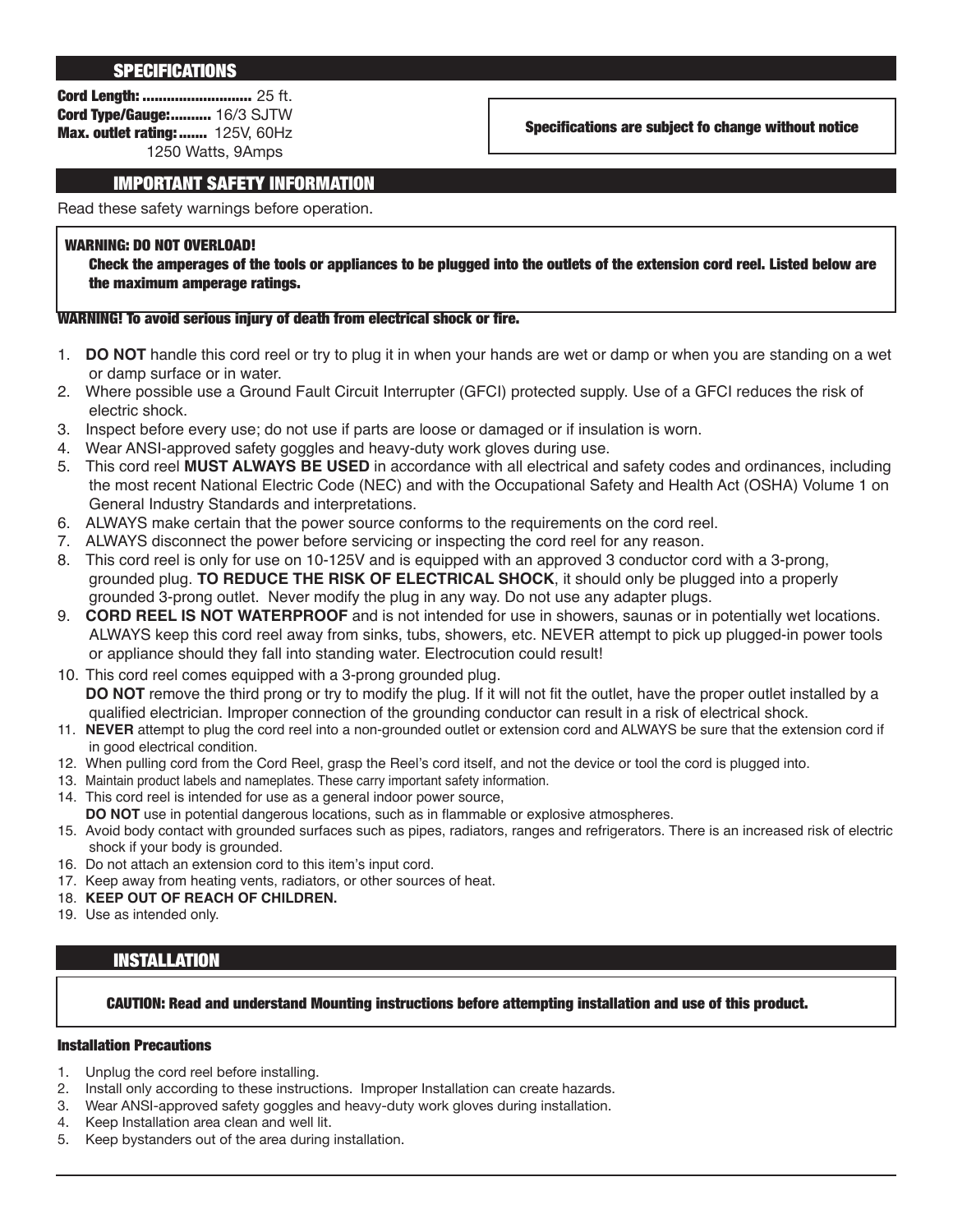## INSTALLATION CONT.

#### **CAUTION: DRYWALL WILL NOT HOLD THE WEIGHT OF THE REEL ASSEMBLY.**

- 6. Do not install when tired or when under the influence of alcohol, drugs or medication.
- 7. Install the Cord Reel properly before connecting to the power supply.
- 8. If mounted in an area that is not readily accessible, connect this Cord Reel to a switch-controlled outlet; then, if a malfunction occurs, the Reel can be disconnected immediately.
- 9. Install out of reach of children.
- 10. Verify that installation surface has no hidden utility lines before drilling or driving screws.

## **Option 1: Ceiling Mount Installation (360º Rotation)**

- 1. Select location within 2 feet of an electrical outlet (such as the receptacle near your garage door opener if available).
- 2. Locate a ceiling joist (using a stud finder) and using the mounting bracket as template, mark the holes so they are centered on the ceiling joist.
- 3. Attach the mounting bracket to the ceiling joist using the 2 wood screws provided.
- 4. Align the holes on the side of the reel with the holes in the side of the mounting bracket and insert the pin.
- 5. Place the retaining ring on the pin and twist until the entire ring is through the hole in the pin.

## **DO NOT operate this cord reel without the retaining ring in place on the pin.**

## **Option 2: Wall Mount Installation (180º Rotation)**

- 1. Select location within 2 feet of an electrical outlet.
- 2. Use a stud finder to locate a stud and using the mounting bracket as template, mark the holes so they are centered on the wall stud.

## **CAUTION: DRYWALL WILL NOT HOLD THE WEIGHT OF THE REEL ASSEMBLY.**

- 3. Attach the mounting bracket to the wall stud using the 2 wood screws provided.
- 4. Align the holes on the side of the reel with the holes in the side of the mounting bracket and insert the pin.
- 5. Place the retaining ring on the pin and twist until the entire ring is through the hole in the pin.

#### **DO NOT operate this cord reel without the retaining ring in place on the pin.**

#### **OPERATION**

- 1. Plug into any 110-125V 60Hz polarized outlet. Be aware of the plug and insert properly.
- 2. Pull cord out to desired length. Notice a clicking noise when pulling the cord. The cord will stay at the desired length during the clicking and rewind after a pull past the clicking noise.
- 3. Extended length when retracted can be achieved by sliding the rubber stop on the cord to the desired position.
- 4. To retract, pull cord out and guide cord slowly back into the reel.

## **CAUTION: Outlet is energized at all time. DO NOT OVERLOAD!**

**NOTE:** Cord length is 25 feet long fully extended. DO NOT pull on cord after cord is fully extended.

#### **CAUTION: DO NOT ALLOW THE CORD TO RETRACT BY ITSELF AS DAMAGE OR INJURY MAY OCCUR FROM EXCESSIVE REWIND SPEED.**

#### **WARNING: TO AVOID INJURY ALWAYS UNPLUG UNIT BEFORE PERFORMING ANY MAINTENANCE.**

Remove dirt and grime as soon as it accumulates. Use a soft damp cloth and a mild soup if needed. Be sure not to get the electrical plug wet. NEVER submerge any part of the cord reel in any solution to clean it.

**DO NOT USE** solvents such as gasoline, turpentine, etc. to clean unit. Keep reel cord clean to maintain smooth retraction. To clean, simply pull cord to its full length and allow to retract through a dampened rag. Pull out full length again and allow to retract through clean rag sprinkled with talcum powder.

## **DRY THOROUGHLY BEFORE PLUGGING BACK INTO OUTLET.**